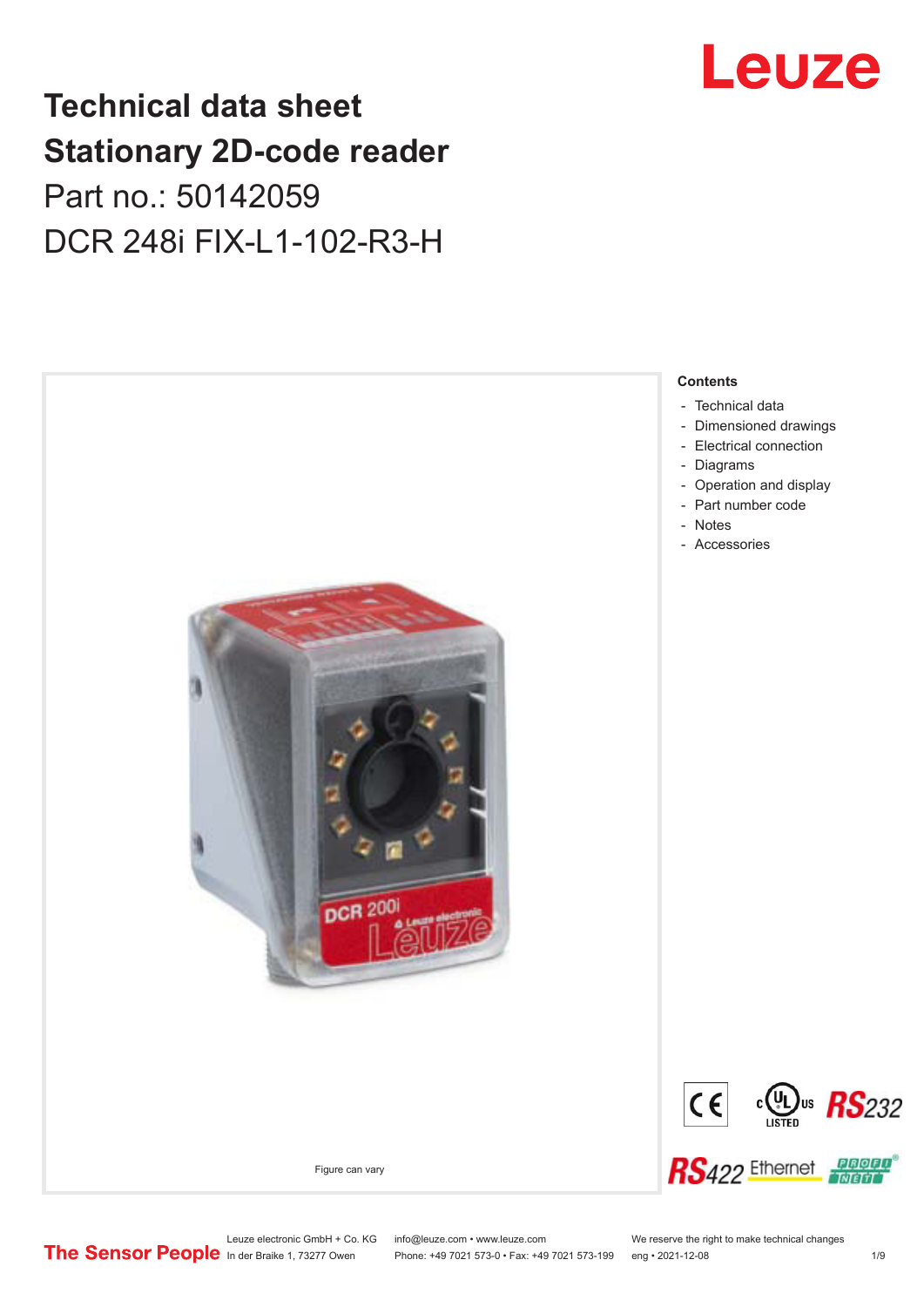### <span id="page-1-0"></span>**Technical data**

# **Leuze**

| <b>Basic data</b>                                                |                                    |
|------------------------------------------------------------------|------------------------------------|
| <b>Series</b>                                                    | <b>DCR 200i</b>                    |
| Chip                                                             | <b>CMOS</b>                        |
| <b>Special version</b>                                           |                                    |
|                                                                  |                                    |
| <b>Special version</b>                                           | Heating                            |
| <b>Functions</b>                                                 |                                    |
| <b>Software functions</b>                                        | Reading of 1D codes                |
|                                                                  | Reading of 2D codes                |
| <b>Read data</b>                                                 |                                    |
| Code types, readable                                             | 2/5 Interleaved                    |
|                                                                  | Aztec                              |
|                                                                  | Codabar                            |
|                                                                  | Code 128                           |
|                                                                  | Code 32                            |
|                                                                  | Code 39                            |
|                                                                  | Code 93                            |
|                                                                  | Data Matrix Code                   |
|                                                                  | <b>EAN 128</b>                     |
|                                                                  | <b>EAN 8/13</b>                    |
|                                                                  | <b>GS1 Databar</b>                 |
|                                                                  | <b>GS1 Databar Omnidirectional</b> |
|                                                                  | GS1 Databar QR code                |
|                                                                  | <b>GS1 Databar Stacked</b>         |
|                                                                  | <b>PDF417</b>                      |
|                                                                  | Pharma Code                        |
|                                                                  | QR code                            |
|                                                                  | <b>UPC</b>                         |
| <b>Optical data</b>                                              |                                    |
| <b>Reading distance</b>                                          | 50  800 mm                         |
| <b>Light source</b>                                              | LED, Red                           |
| <b>Transmitted-signal shape</b>                                  | Pulsed                             |
| Camera resolution, horizontal                                    | 1,280 px                           |
| Camera resolution, vertical                                      | 960 px                             |
| <b>Modulus size</b>                                              | $0.351$ mm                         |
| Electronic shutter speed                                         | 0.0685ms                           |
| Camera type                                                      | Monochrome                         |
| <b>Electrical data</b>                                           |                                    |
|                                                                  |                                    |
| <b>Protective circuit</b>                                        | Polarity reversal protection       |
|                                                                  | Short circuit protected            |
| Performance data                                                 |                                    |
| Supply voltage U <sub>R</sub>                                    | 18  30 V, DC                       |
| Average power consumption                                        | 12 W                               |
|                                                                  |                                    |
| <b>Inputs</b>                                                    |                                    |
| Number of digital switching inputs                               | 1 Piece(s)                         |
|                                                                  |                                    |
| <b>Switching inputs</b>                                          |                                    |
| <b>Voltage type</b>                                              | DC                                 |
|                                                                  |                                    |
| <b>Outputs</b><br>Number of digital switching outputs 1 Piece(s) |                                    |
|                                                                  |                                    |

| <b>Switching outputs</b>                       |                                            |
|------------------------------------------------|--------------------------------------------|
| <b>Voltage type</b>                            | DC                                         |
| Switching current, max.                        | 100 mA                                     |
| Switching output 1                             |                                            |
| <b>Switching element</b>                       | <b>MOSFET</b> semiconductor                |
| <b>Switching principle</b>                     | +24 V switching                            |
| Inputs/outputs selectable                      |                                            |
| Number of inputs/outputs selectable 2 Piece(s) |                                            |
| Voltage type, outputs                          | DC                                         |
| Voltage type, inputs                           | DC                                         |
| Interface                                      |                                            |
| Type                                           | RS 232, RS 422, Ethernet, PROFINET         |
| <b>RS 232</b>                                  |                                            |
| <b>Function</b>                                | Process                                    |
| <b>Transmission speed</b>                      | 4,800  115,200 Bd                          |
| Data format                                    | Adjustable                                 |
| <b>Start bit</b>                               | 1                                          |
| Data bit                                       | 8                                          |
| Stop bit                                       | 1                                          |
| <b>Parity</b>                                  | None                                       |
|                                                |                                            |
| <b>Transmission protocol</b>                   | <stx><data><cr><lf></lf></cr></data></stx> |
| Data encoding                                  | <b>ASCII</b>                               |
|                                                | Binary                                     |
|                                                |                                            |
| <b>RS 422</b>                                  |                                            |
| <b>Function</b>                                | Process                                    |
| <b>Transmission speed</b>                      | 4,800  115,200 Bd                          |
| Data format                                    | Adjustable                                 |
| <b>Start bit</b>                               | 1                                          |
| Data bit                                       | 7, 8 data bits                             |
| Stop bit                                       | 1, 2 stop bits                             |
| Parity                                         | Adjustable                                 |
| <b>Transmission protocol</b>                   | Adjustable                                 |
| Data encoding                                  | <b>ASCII</b>                               |
|                                                | <b>Binary</b>                              |
|                                                |                                            |
| Ethernet                                       |                                            |
| <b>Architecture</b>                            | Client                                     |
|                                                | Server                                     |
| <b>Address assignment</b>                      | <b>DHCP</b>                                |
|                                                | Manual address assignment                  |
| <b>Transmission speed</b>                      | 10 / 100 Mbit/s                            |
|                                                |                                            |
| <b>Function</b>                                | Process                                    |
| <b>Switch functionality</b>                    | None                                       |
| <b>Transmission protocol</b>                   | TCP/IP, UDP                                |
|                                                |                                            |
| <b>Profinet</b><br><b>Function</b>             |                                            |
|                                                | Process                                    |
| Conformance class                              | В                                          |
| Protocol                                       | PROFINET RT                                |
| <b>Transmission speed</b>                      | 100 Mbit/s                                 |
| <b>Service interface</b>                       |                                            |
| Type                                           | Ethernet                                   |
| <b>Ethernet</b>                                |                                            |
| <b>Function</b>                                | Service                                    |
|                                                |                                            |

Leuze electronic GmbH + Co. KG info@leuze.com • www.leuze.com We reserve the right to make technical changes

In der Braike 1, 73277 Owen Phone: +49 7021 573-0 • Fax: +49 7021 573-199 eng • 2021-12-08 2 /9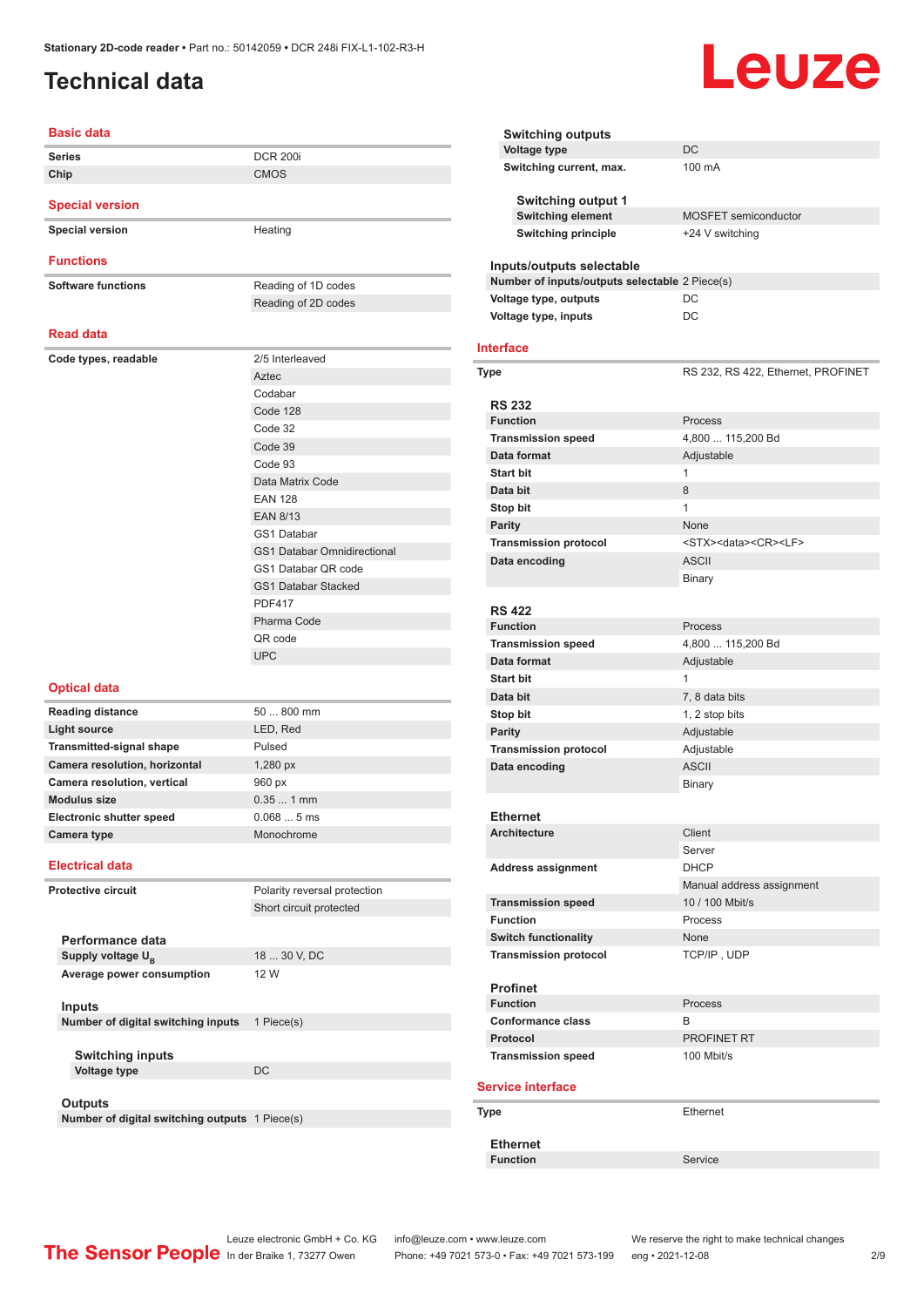### **Technical data**

#### **Connection**

|  | <b>Number of connections</b> | 2 Piece(s)              |
|--|------------------------------|-------------------------|
|  | <b>Connection 1</b>          |                         |
|  | <b>Function</b>              | Data interface          |
|  |                              | Signal IN               |
|  |                              | Signal OUT              |
|  |                              | Voltage supply          |
|  | <b>Type of connection</b>    | Connector               |
|  | <b>Thread size</b>           | M12                     |
|  | <b>Type</b>                  | Male                    |
|  | <b>Material</b>              | Metal                   |
|  | No. of pins                  | $12 - pin$              |
|  | Encoding                     | A-coded                 |
|  |                              |                         |
|  | <b>Connection 2</b>          |                         |
|  | <b>Function</b>              | Configuration interface |
|  |                              | Data interface          |
|  | <b>Type of connection</b>    | Connector               |
|  | <b>Thread size</b>           | M12                     |
|  | <b>Type</b>                  | Female                  |
|  | <b>Material</b>              | Metal                   |
|  | No. of pins                  | 4-pin                   |
|  | Encoding                     | D-coded                 |

#### **Environmental data**

| Ambient temperature, operation     | -30  45 °C |
|------------------------------------|------------|
| Ambient temperature, storage       | $-2070 °C$ |
| Relative humidity (non-condensing) | 90 %       |

Leuze

#### **Certifications**

| Degree of protection                                               | IP 65                   |
|--------------------------------------------------------------------|-------------------------|
| <b>Protection class</b>                                            | Ш                       |
| <b>Certifications</b>                                              | c UL US                 |
| Test procedure for EMC in accordance EN 61000-6-2<br>with standard |                         |
|                                                                    | EN 61000-6-4            |
| Test procedure for continuous shock<br>in accordance with standard | IEC 60068-2-29, test Eb |
| Test procedure for vibration in<br>accordance with standard        | IEC 60068-2-6, test Fc  |

#### **Classification**

| <b>Customs tariff number</b> | 84719000 |
|------------------------------|----------|
| eCl@ss 5.1.4                 | 27280103 |
| $eC/\omega$ ss 8.0           | 27280103 |
| eC <sub>1</sub> @ss 9.0      | 27280103 |
| eCl@ss 10.0                  | 27280103 |
| eCl@ss 11.0                  | 27280103 |
| <b>ETIM 5.0</b>              | EC002550 |
| <b>ETIM 6.0</b>              | EC002999 |
| <b>ETIM 7.0</b>              | EC002999 |

#### **Mechanical data**

| Design                   | Cubic                        |
|--------------------------|------------------------------|
| Dimension (W x H x L)    | 43 mm x 61 mm x 44 mm        |
| <b>Housing material</b>  | Metal                        |
|                          | Plastic                      |
| <b>Metal housing</b>     | Diecast aluminum             |
| <b>Plastic housing</b>   | <b>PC</b>                    |
| Lens cover material      | Plastic                      |
| Net weight               | 120 g                        |
| <b>Housing color</b>     | Silver                       |
| <b>Type of fastening</b> | Mounting thread              |
|                          | Via optional mounting device |

#### **Operation and display**

| I FD                |
|---------------------|
| 10 Piece(s)         |
| Configuration codes |
| Teach-in            |
| Via web browser     |
| Button(s)           |
| Adjustment mode     |
| Auto-setup          |
| Trigger             |
|                     |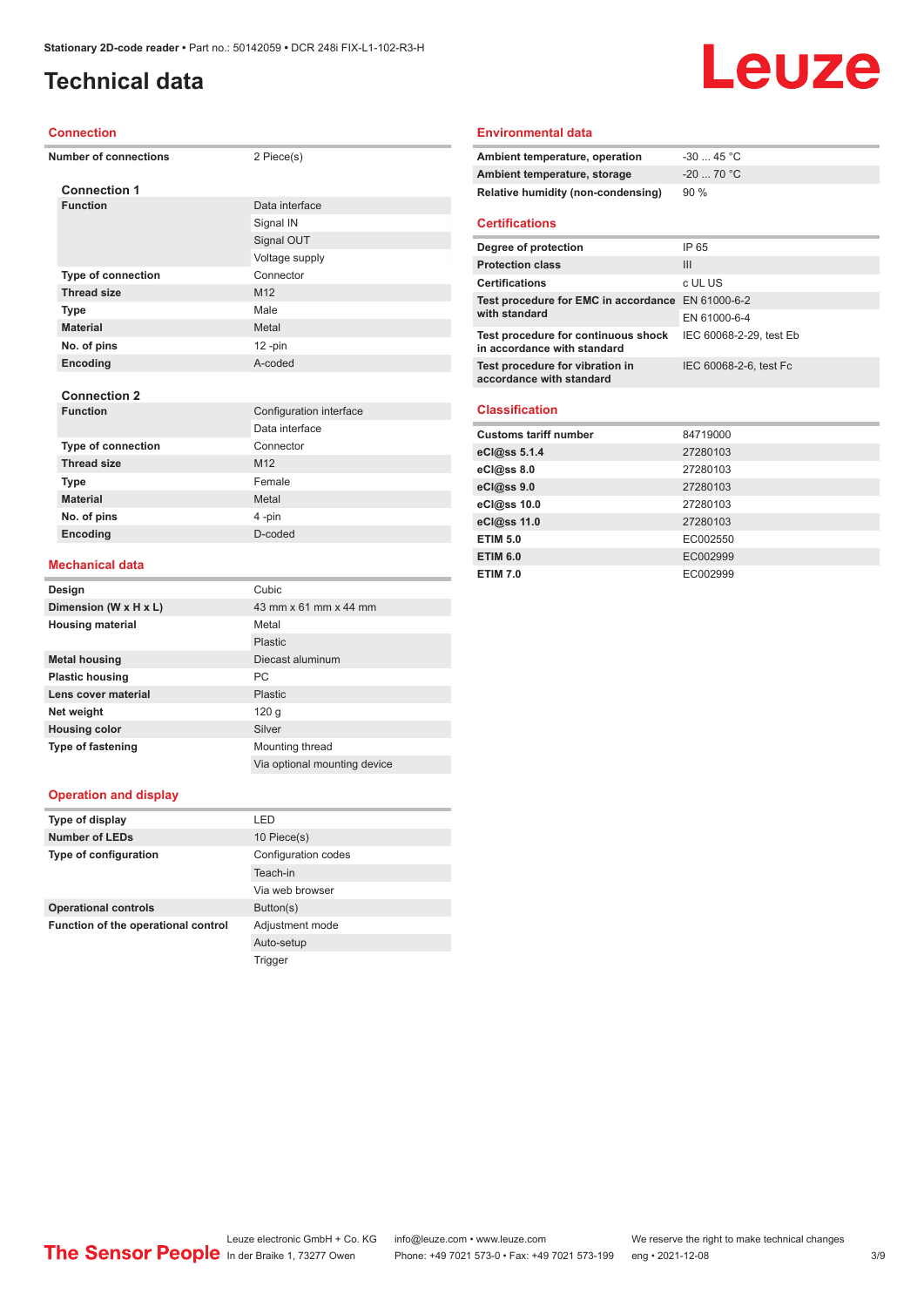#### <span id="page-3-0"></span>**Dimensioned drawings**

All dimensions in millimeters



# **Electrical connection**

| <b>Connection 1</b> | <b>PWR / SWIO</b> |
|---------------------|-------------------|
| <b>Function</b>     | Data interface    |
|                     | Signal IN         |
|                     | Signal OUT        |
|                     | Voltage supply    |
| Type of connection  | Connector         |
| <b>Thread size</b>  | M12               |
| <b>Type</b>         | Male              |
| <b>Material</b>     | Metal             |
| No. of pins         | $12 - pin$        |
| Encoding            | A-coded           |

#### **Pin Pin assignment**

| $V +$                   |
|-------------------------|
| <b>GNDIN</b>            |
| SWIN <sub>1</sub>       |
| SWOUT <sub>2</sub>      |
| FE.                     |
| GND RS 232 / GND RS 422 |
| $Rx-$                   |
| $Tx -$                  |
| RxD/Rx+                 |
| $TxD/Tx+$               |
| SWIO 3                  |
| SWIO 4                  |
|                         |



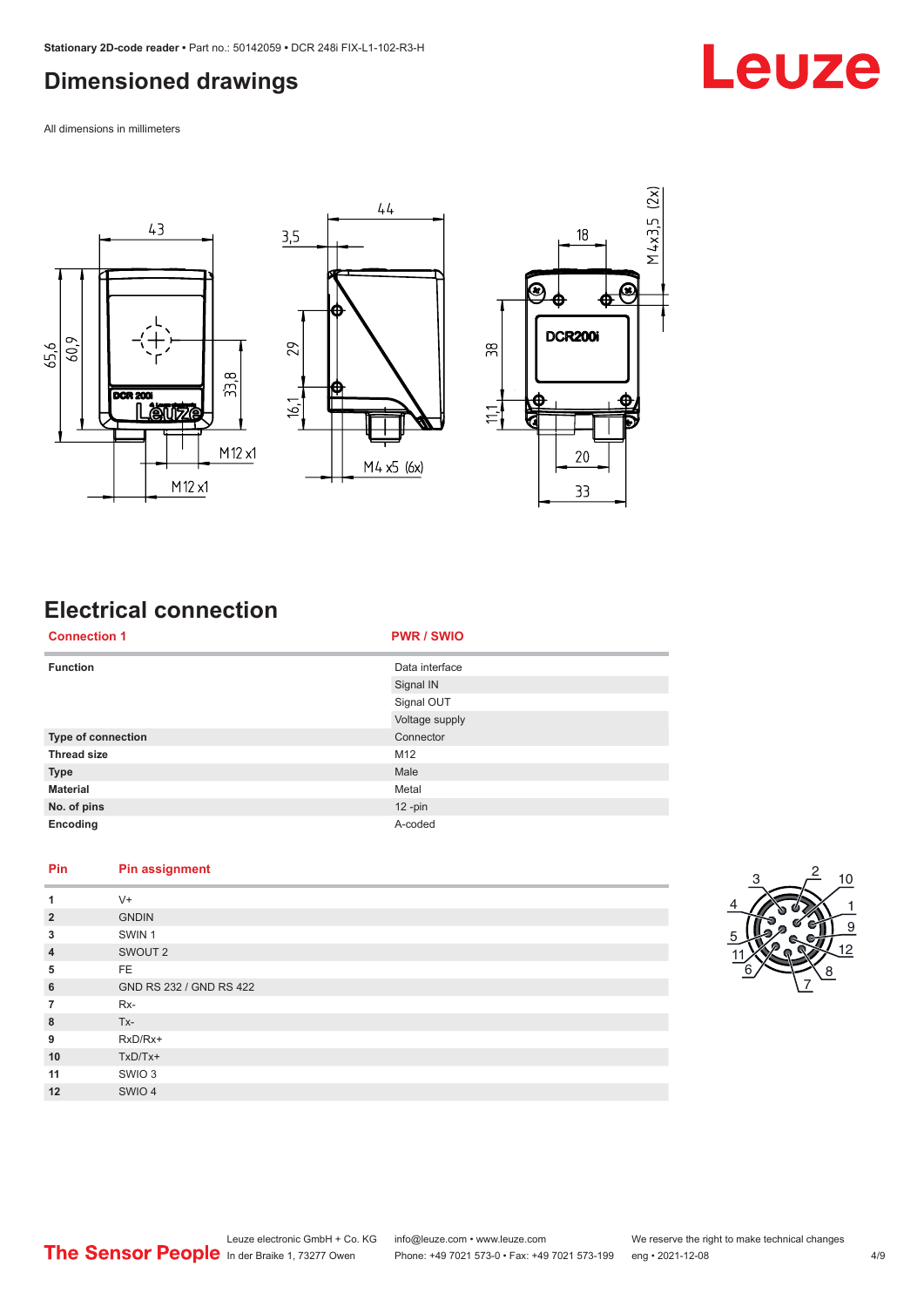### <span id="page-4-0"></span>**Electrical connection**

#### **Connection 2 HOST**

| <b>Function</b>           | Configuration interface |
|---------------------------|-------------------------|
|                           | Data interface          |
| <b>Type of connection</b> | Connector               |
| <b>Thread size</b>        | M12                     |
| <b>Type</b>               | Female                  |
| <b>Material</b>           | Metal                   |
| No. of pins               | $4 - pin$               |
| Encoding                  | D-coded                 |

#### **Pin Pin assignment 1** TD+

|                | .            |
|----------------|--------------|
| $\overline{2}$ | $RD+$        |
| 3              | $TD-$<br>. . |
| 4              | RD-          |
|                |              |



Leuze

### **Diagrams**

#### Reading distances



Relationship between camera distance and reading field size



- 1 Camera distance
- 2 Reading field
- 3 Reading field height [mm]
- 4 Reading field width [mm]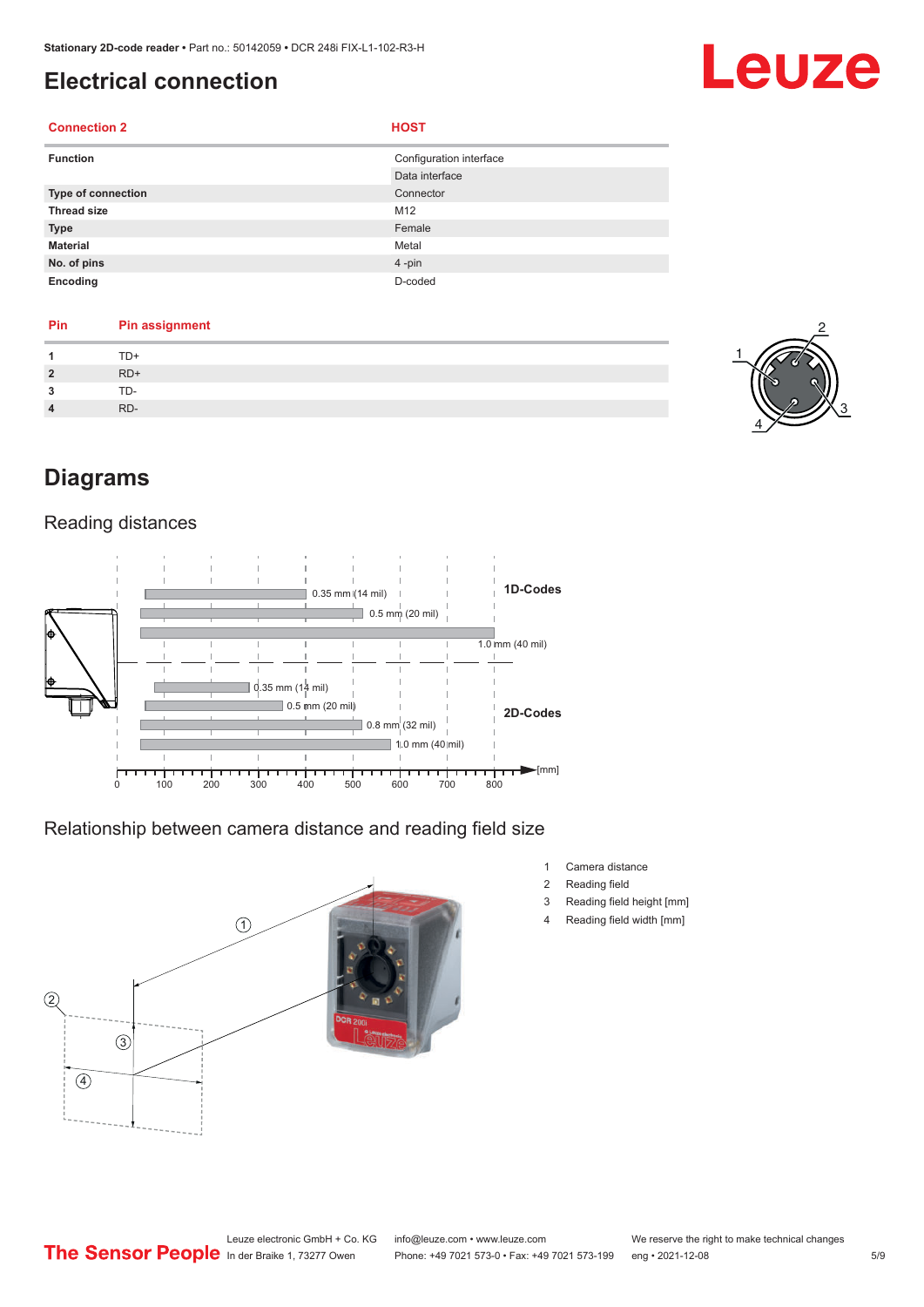# Leuze

#### <span id="page-5-0"></span>**Diagrams**



1 Camera distance [mm]

2 Reading field: width x height [mm]

# **Operation and display**

|                | LED          | <b>Display</b>                      | <b>Meaning</b>                                 |
|----------------|--------------|-------------------------------------|------------------------------------------------|
|                | <b>PWR</b>   | Off                                 | No supply voltage                              |
|                |              | Green, flashing                     | Initialization                                 |
|                |              | Green, continuous light             | Operational readiness                          |
|                |              | Orange, continuous light            | Service operation                              |
|                |              | Red, flashing                       | Device OK, warning set                         |
|                |              | Red, continuous light               | Device error                                   |
| $\overline{2}$ | <b>NET</b>   | Off                                 | No supply voltage                              |
|                |              | Green, flashing                     | Initialization                                 |
|                |              | Green, continuous light             | Operational readiness                          |
|                |              | Red, flashing                       | Communication error                            |
|                |              | Red, continuous light               | Network error                                  |
| 3              | <b>LINK</b>  | Green, continuous light             | Ethernet connection is established             |
|                |              | Yellow, flashing                    | Data exchange active                           |
| $\overline{4}$ | <b>TRIG</b>  | Green, flashing                     | Trigger and display of the read quality        |
| 5              | <b>AUTO</b>  | Green, flashing                     | Auto-setup and display of the read quality     |
| 6              | <b>ADJ</b>   | Green, flashing                     | Alignment mode and display of the read quality |
| 7              | <b>TEACH</b> | Green, flashing                     | Teach-in and display of the read quality       |
| 8              |              | Green, flashing                     | Display of the reading quality                 |
| 9              |              | Green, flashing                     | Display of the reading quality                 |
| 10             |              | Green, flashing (behind lens cover) | Reading successful                             |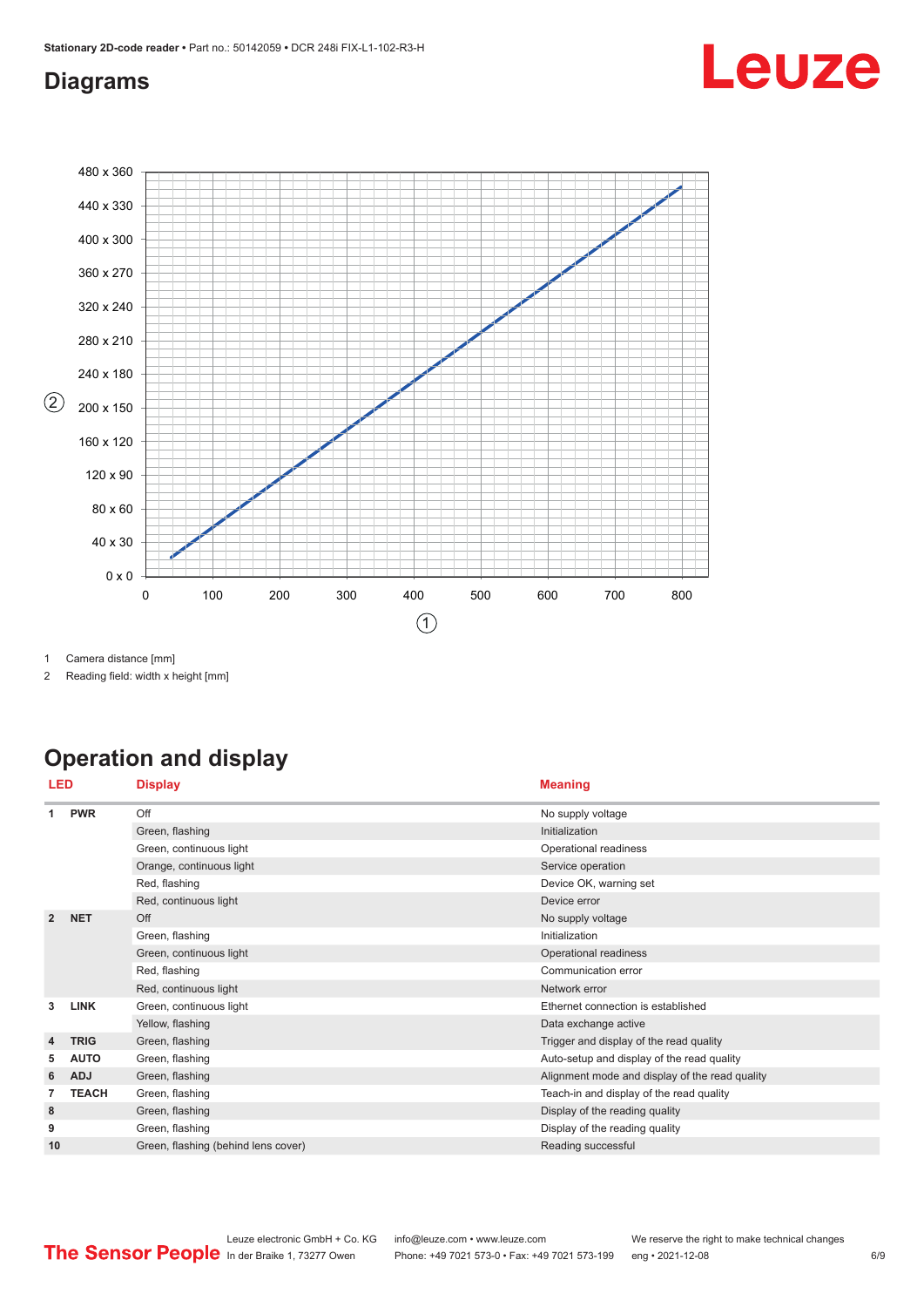#### <span id="page-6-0"></span>**Part number code**



Part designation: **DCR XXX YYY-Z-AAA-BC-D-EEEE**

| <b>DCR</b>  | <b>Operating principle</b><br>DCR: Dual Code Reader                                                                                                                                                                                                                                                                                                              |
|-------------|------------------------------------------------------------------------------------------------------------------------------------------------------------------------------------------------------------------------------------------------------------------------------------------------------------------------------------------------------------------|
| <b>XXXX</b> | Series/interface (integrated fieldbus technology)<br>202i: Ethernet TCP/IP, UDP, RS 232/RS 422<br>248i: PROFINET-IO, Ethernet TCP/IP, UDP, RS 232/RS 422<br>202iC: Ethernet TCP/IP, UDP, RS 232/RS 422<br>(IoT / Industry 4.0 connectivity)<br>248iC: PROFINET-IO, Ethernet TCP/IP, UDP, RS 232/RS 422<br>(IoT / Industry 4.0 connectivity)<br>258i: EtherNet/IP |
| <b>YYY</b>  | Equipment<br>FIX: Fixed focal length                                                                                                                                                                                                                                                                                                                             |
| z           | <b>Optics</b><br>U: Ultra high density (very close)<br>N: High Density (close)<br>M: Medium Density (medium distance)<br>F: Low Density (remote)<br>L: Ultra low density (very large distance)                                                                                                                                                                   |
| AAA         | <b>Beam exit</b><br>102: front                                                                                                                                                                                                                                                                                                                                   |
| B           | <b>Illumination</b><br>R: Red light<br>I: infrared light                                                                                                                                                                                                                                                                                                         |
| c           | <b>Resolution range</b><br>3: 1280 x 960 pixels                                                                                                                                                                                                                                                                                                                  |
| D           | <b>Protective screen</b><br>n/a: plastic<br>G: Glass<br>P: Polarization filter                                                                                                                                                                                                                                                                                   |
| EEEE        | <b>Special equipment</b><br>V: Stainless steel housing<br>F001: NPN inputs/outputs<br>F099: OPC-UA function<br>H: With heating<br>Xxxx: customer-specific model                                                                                                                                                                                                  |
| <b>Note</b> |                                                                                                                                                                                                                                                                                                                                                                  |
| $\bullet$   | $\&$ A list with all available device types can be found on the Leuze website at www.leuze.com.                                                                                                                                                                                                                                                                  |

#### **Notes**



#### **Observe intended use!**

 $\%$  This product is not a safety sensor and is not intended as personnel protection.

 $\%$  The product may only be put into operation by competent persons.

 $\%$  Only use the product in accordance with its intended use.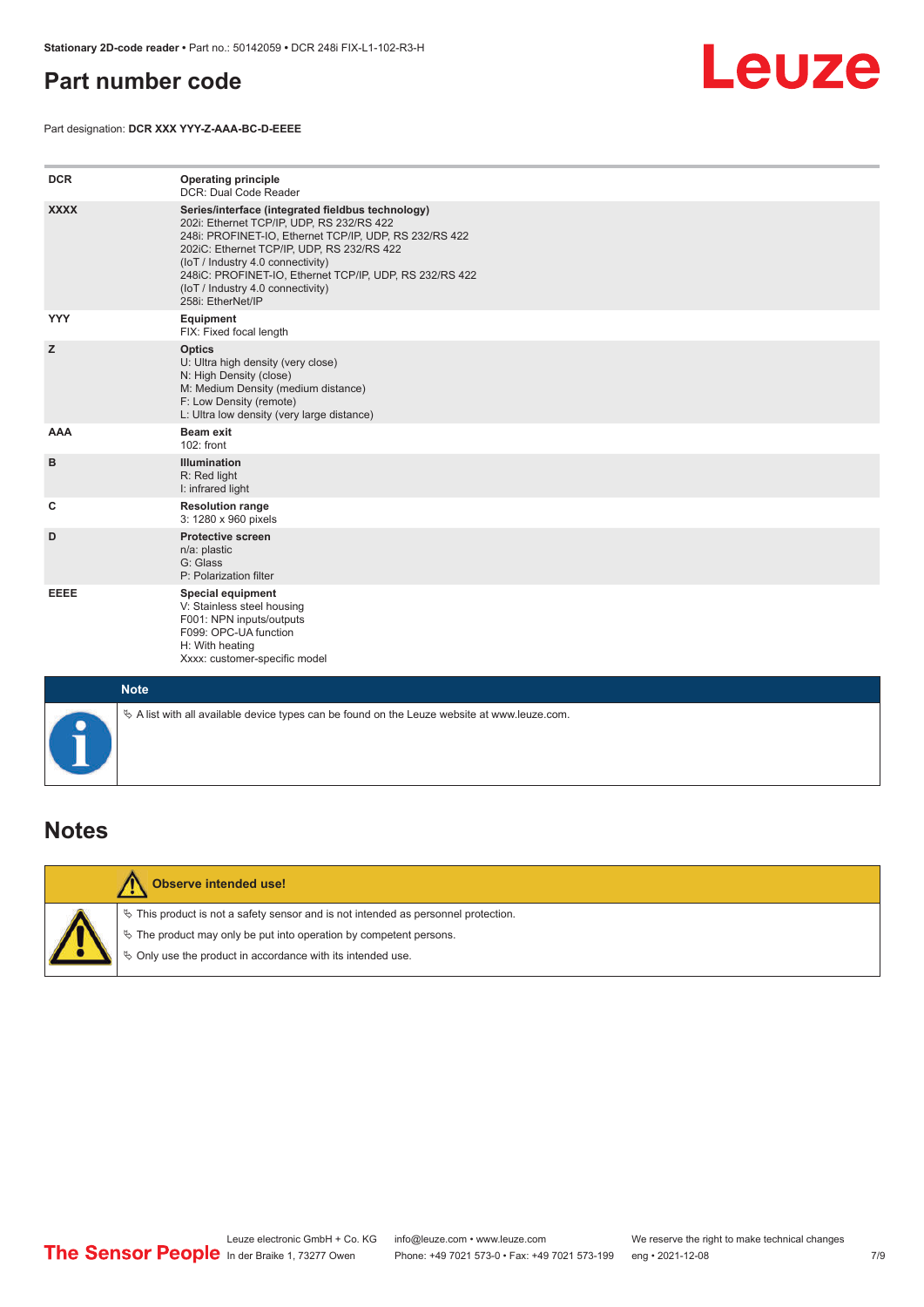# Leuze

#### **Accessories**

# Connection technology - Connection cables

|  | Part no. | <b>Designation</b>      | <b>Article</b>   | <b>Description</b>                                                                                                                                                                            |
|--|----------|-------------------------|------------------|-----------------------------------------------------------------------------------------------------------------------------------------------------------------------------------------------|
|  | 50130281 | KD S-M12-CA-P1-<br>020  | Connection cable | Connection 1: Connector, M12, Axial, Female, A-coded, 12-pin<br>Connection 2: Open end<br>Shielded: Yes<br>Cable length: 2,000 mm<br>Sheathing material: PUR                                  |
|  | 50135073 | KS ET-M12-4A-P7-<br>020 | Connection cable | Suitable for interface: Ethernet<br>Connection 1: Connector, M12, Axial, Male, D-coded, 4-pin<br>Connection 2: Open end<br>Shielded: Yes<br>Cable length: 2,000 mm<br>Sheathing material: PUR |

# Connection technology - Interconnection cables

|        |        | Part no. | <b>Designation</b>                     | <b>Article</b>        | <b>Description</b>                                                                                                                                                                        |
|--------|--------|----------|----------------------------------------|-----------------------|-------------------------------------------------------------------------------------------------------------------------------------------------------------------------------------------|
| C<br>E | υ<br>t | 50135080 | <b>KSS ET-M12-4A-</b><br>RJ45-A-P7-020 | Interconnection cable | Suitable for interface: Ethernet<br>Connection 1: Connector, M12, Axial, Male, D-coded, 4-pin<br>Connection 2: RJ45<br>Shielded: Yes<br>Cable length: 2,000 mm<br>Sheathing material: PUR |

#### Mounting technology - Mounting brackets

|     | Part no. | <b>Designation</b> | <b>Article</b>   | <b>Description</b>                                                                                                                                                                       |
|-----|----------|--------------------|------------------|------------------------------------------------------------------------------------------------------------------------------------------------------------------------------------------|
| (j. | 50132151 | <b>BT 320M</b>     | Mounting bracket | Design of mounting device: Angle, L-shape<br>Fastening, at system: Through-hole mounting<br>Mounting bracket, at device: Screw type<br>Type of mounting device: Rigid<br>Material: Metal |

# Mounting technology - Rod mounts

|               | Part no. | <b>Designation</b> | <b>Article</b>  | <b>Description</b>                                                                                                                                                                                               |
|---------------|----------|--------------------|-----------------|------------------------------------------------------------------------------------------------------------------------------------------------------------------------------------------------------------------|
| $\frac{1}{2}$ | 50132150 | BTU 320M-D12       | Mounting system | Design of mounting device: Mounting system<br>Fastening, at system: For 12 mm rod<br>Mounting bracket, at device: Screw type<br>Type of mounting device: Clampable, Adjustable, Turning, 360°<br>Material: Metal |